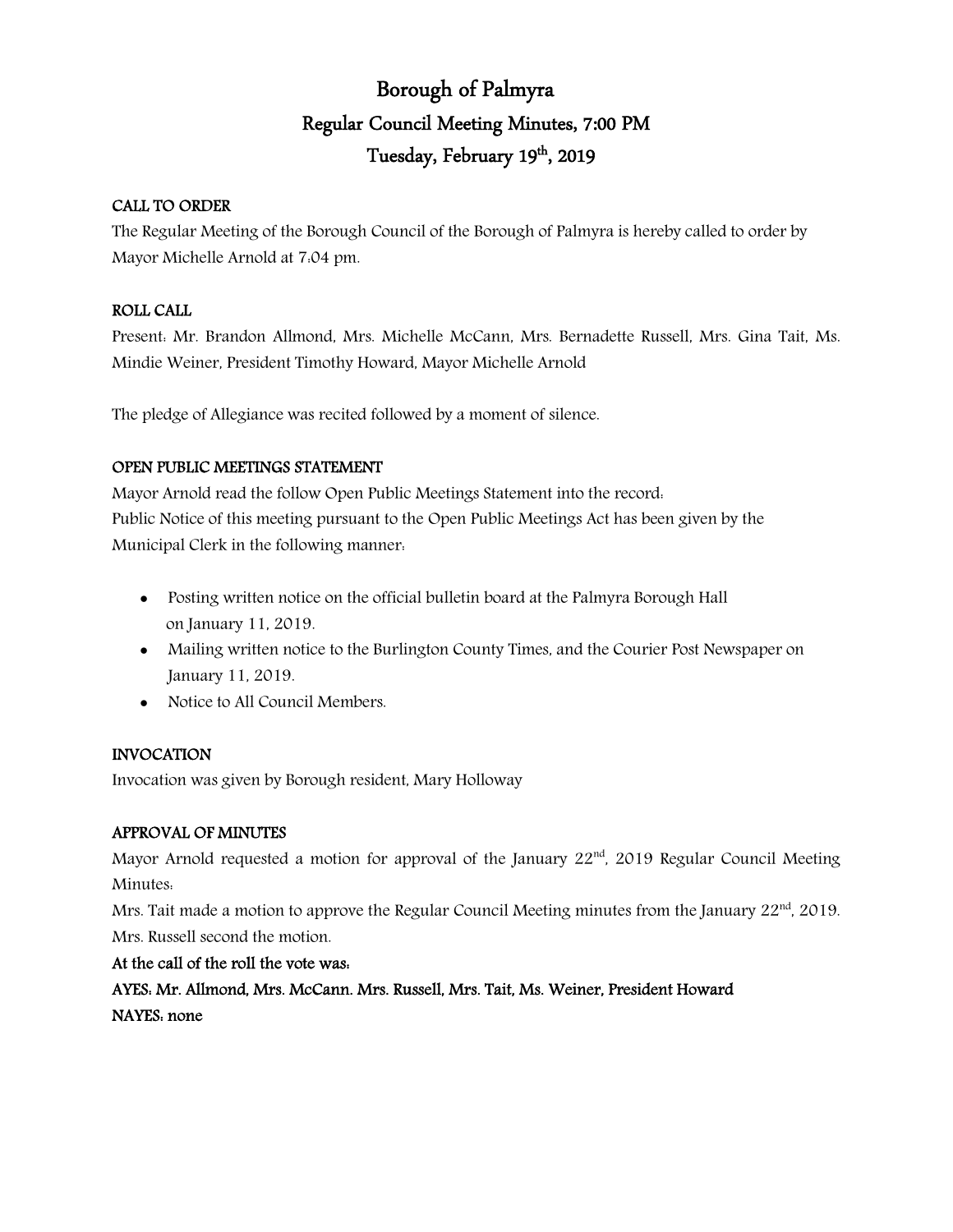Mayor Arnold requested a motion for approval of the February  $4<sup>th</sup>$ , 2019 Executive Session Meeting Minutes:

Mrs. Tait made a motion to approve the Executive Session Meeting minutes from the February 4<sup>th</sup>, 2019. Mrs. Russell second the motion.

### At the call of the roll the vote was:

## AYES: Mr. Allmond, Mrs. McCann, Mrs. Russell, Mrs. Tait, Ms. Weiner, President Howard NAYES: none

All minutes approved.

#### **CORRESPONDENCE**

Mayor Arnold acknowledged resignation letters received from Michele Markey of Palmyra Police Department and Jackie Zimmer a Palmyra Crossing Guard. Mayor Arnold acknowledged emails received from resident Tina Garron and Michele Coia, PHCA Property Manager.

Mayor Arnold also acknowledged a letter/ invitation received from Brian McBride, Superintendent of Palmyra District Schools.

#### PROCLAMATION

Mayor Arnold read the following Proclamation into the record:

## BOROUGH OF PALMYRA

## Proclamation Declaring March 10<sup>th</sup> thru March 16<sup>th</sup>, 2019 Flood Safety Awareness Week

Whereas, emergency preparedness is a function of government, dependent upon the leadership of executive officers and the efforts of many career civil servants and volunteers, and;

Whereas, weather hazards can be extremely severe resulting in deaths, injuries, and extensive property damage, and;

Whereas, severe thunderstorms, that bring damaging winds, lightening, flashfloods and tornadoes, and floods frequent the spring and summer months, and have often placed in jeopardy lives and property, and;

Whereas, under the coordination of the National Weather Service with the strong support of the Borough of Palmyra Council, the Borough of Palmyra Office of Emergency Management, the Red Cross, a number of state and federal, and local volunteer agencies and businesses will be informing and educating the public on steps that should be taken to survive the severe weather hazards and the potential disasters that this spring and summer may bring, and;

Whereas, by taking reasonable precautions, the citizens of the Borough can reduce the loss of life and property and also decrease the effects of severe weather on our resources and economy;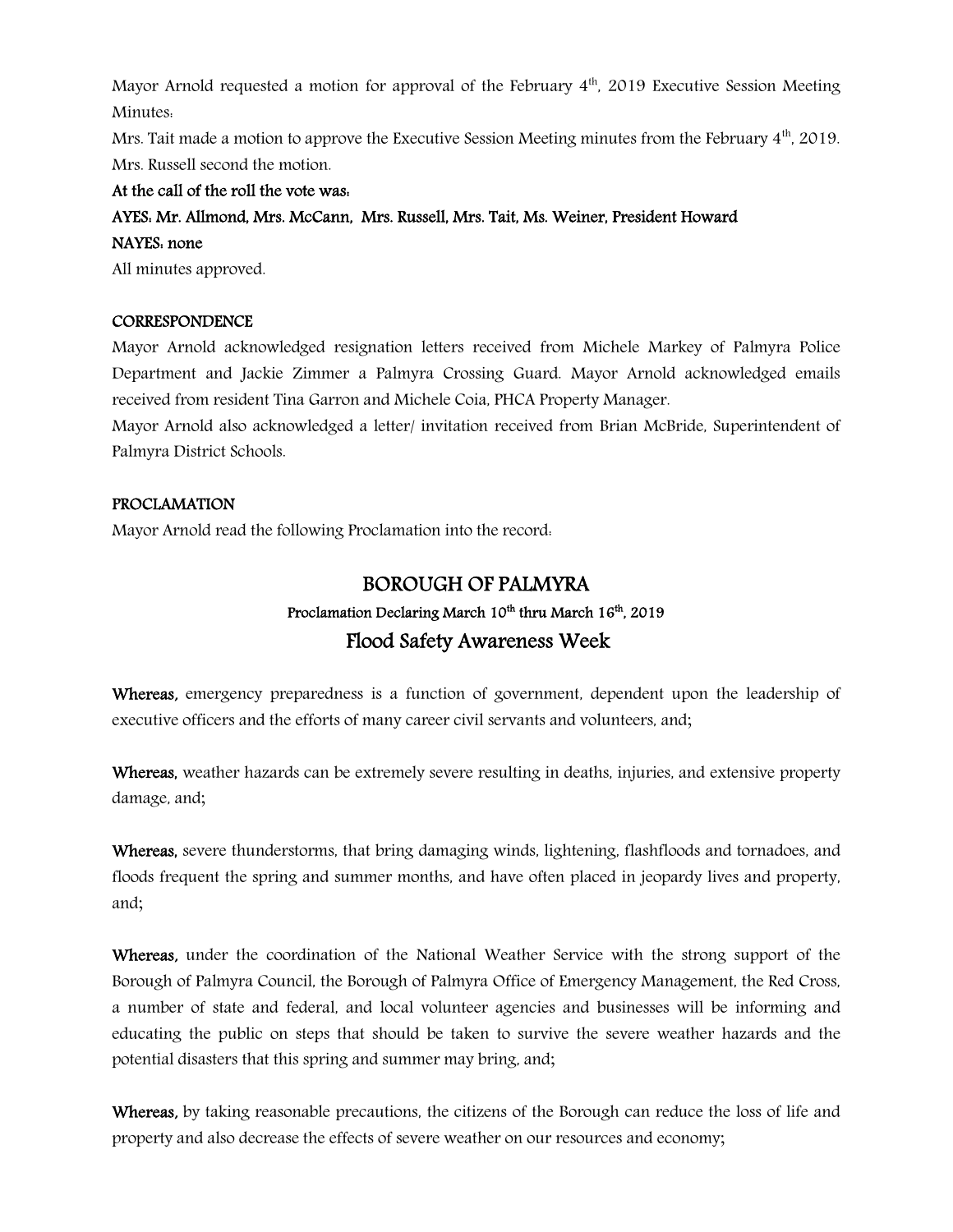Therefore, Let It Be Resolved that the Mayor and Borough Council of the Borough of Palmyra, do hereby proclaim March  $10^{th} - 16^{th}$ , 2019, "Flood Safety Awareness Week".

#### PUBLIC PORTION

Mayor Arnold asked for a motion to open the Public Portion. Mrs. Russell made a motion to open the public portion for comments. President Howard second the motion

#### All members present voted in favor of the motion

Mr. Rader- Harbour Drive – Mr. Rader indicated Borough Council meetings both open and closed are both documented and published as minutes. Mr. Rader inquired that if council members use their cell phones during the council meetings, shouldn't their communications be included in the meeting minutes. Mayor Arnold indicated that anything done during a council meeting should be done in public. Mr. Rosenberg indicated there are several different categories. Mr. Rosenberg explained if someone from council received a text message from a third party who is not present in the meeting they are under no obligation to report it to the governing body. Mr. Rosenberg noted if someone in the audience were to text someone from the governing body that could be something which should be disclosed. Mr. Rosenberg also indicated that if it were a mass email amongst the governing body that could be a violation of the open public meetings act. Mr. Rader asked is it the responsibility of the person to make that disclosure. Mr. Rosenberg indicated yes. Mr. Rosenberg stated, members of the governing body cannot use electronic communication to bypass the open public meeting act at or away from the dais.

No one from the public wishing to be heard, Mrs. Russell made a motion to close the public portion, President Howard second the motion.

All members present voted in favor of the motion.

#### RESOLUTIONS Consent Agenda

Resolution 2019-76 and Resolution 2019-91 to Resolution 2019-97 will be enacted as a single motion, if any resolution needs additional discussion it will be removed from the consent agenda and voted on separately.

Mayor Arnold indicated Resolution 2019-76 would be tabled until further information could be gathered. Mayor Arnold asked if any other items need to be removed. There were no other requests for removal. Mrs. Tait indicated the conference scheduled to for tomorrow night, which they hoped to attend regarding this subject matter, has been postponed due to the impending weather and will be rescheduled.

Resolution 2019-76, Resolution in Support of Path to Progress Recommendations Made by New Jersey Economic and Fiscal Policy Workgroup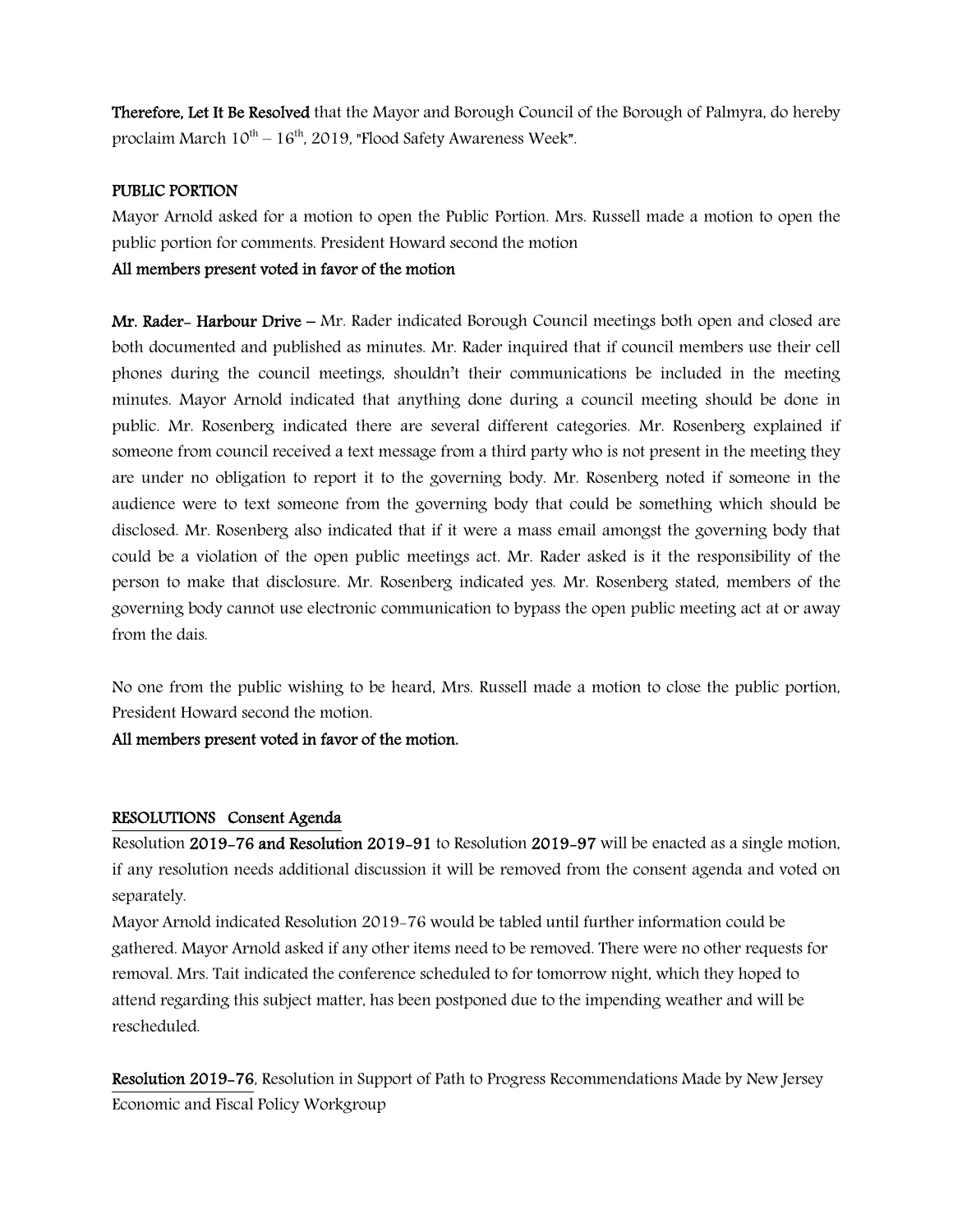Resolution 2019-91, Resolution Appointing Corey Ahart as Borough of Palmyra Municipal Judge effective March  $20^{th}$ , 2019 thru March  $20^{th}$ , 2022

Resolution 2019-92, Resolution Authorizing the Municipal Court Administrator to Cancel Outstanding Checks as noted on the Attached Schedule A.

Resolution 2019-93, Resolution Authorizing the Execution of a Treatment Works Approval Application and Related Documents for the Public Road Pump Station Elimination Project

Resolution 2019-94, Resolution Authorizing Mayor Michelle Arnold to Execute the Agreement with the Burlington County Department of Public Works, Division of Mosquito Control

Resolution 2019-95, Resolution awarding a contract to ERI for the Miscellaneous Concrete

Construction in Coordination with NJAWC project per their proposal dated January 30, 2019 in the amount not-to-exceed \$27,500.

Resolution 2019-96, Resolution authorizing Mayor Michelle Arnold to execute the shared services agreement with Burlington County Board of Chosen Freeholders for snow plowing, salting and brining services.

Resolution 2019-97, Resolution Authorizing the Payment of Bills for the Month of February 2019 In the Amount of \$1,775,818.12

Mayor Arnold asked for a motion to approve the consent agenda Resolution 2019-91 thru Resolution 2019-97. President Russell made a motion to approve Resolution 2019-91 thru Resolution 2019-97. President Howard seconded the motion.

At the call of the roll, the vote was: AYES: Mr. Allmond, Mrs. McCann, Mrs. Russell, Mrs. Tait, Ms. Weiner, President Howard NAYES: None Resolution 2019-91 thru Resolution 2019-97 noted in motion were approved

#### MOTION TO APPROVE TREASURERS REPORTS

President Russell made a motion to approve the Treasurer's Report for January 2019. President Howard second the motion.

At the call of the roll: AYES: Mr. Allmond, Mrs. McCann, Mrs. Russell, Mrs. Tait, Ms. Weiner, President Howard NAYES: None

## COMMUNITY SPOTLIGHT

Mayor Arnold noted the Virtue for Life is offering Free Mammograms February 21, March,  $21<sup>st</sup>$ , April 18<sup>th</sup>, 2019 at Tabernacle Baptist Church in Burlington, New Jersey.

Mayor Arnold noted the" Read across America" program is March  $4<sup>th</sup>$ , March  $5<sup>th</sup>$ , and March  $8<sup>th</sup>$ , 2019 at Charles Street School.

Mrs. Tait indicated Panther Con 2019 was a great success, with many in attendance. Mrs. Tait stated it is a great family night.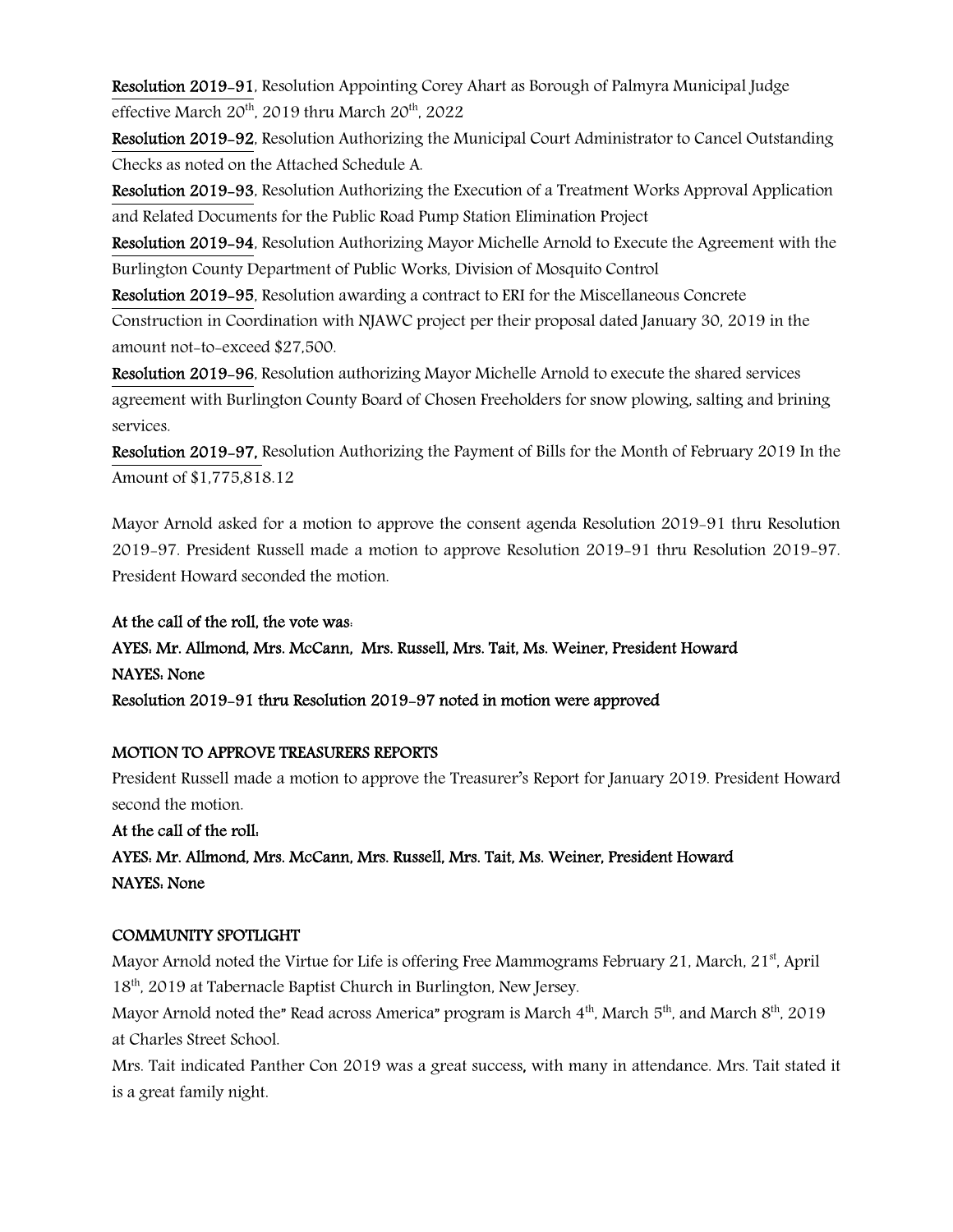Ms. Weiner indicated the Palmyra Players are performing "High School Musical" on March 8<sup>th</sup>, 9<sup>th</sup>, and 10th, 2019. Mrs. Russell indicated a fundraiser will be held at Manny's tomorrow from 10:00 am to 11:00 pm with all proceeds going to Palmyra Arts Boosters.

Mayor Arnold indicated Manny is partnering with Bacio's Catering of Moorestown and will be retiring soon.

Mrs. Weiner stated the Band Boosters are holding a "Spirit Night" at Whistler's on March  $24<sup>th</sup>$ , 2019 from 1:00 to 3:00 pm.

Mayor Arnold noted the Palmyra Independence Fire Company  $#1$  is hosting its  $9<sup>th</sup>$  Annual Pancake Breakfast on Sunday, April 14<sup>th</sup>, 2019 from 8:00 am to 1:00pm.

#### PUBLIC REMINDERS

Mayor Arnold noted the need for volunteerism, she reminded all that everyone needs a helping hand now and then. Mayor Arnold indicated she had nine people sign up for the "Palmyra has Heart" program. Some discussion was had, Mayor explaining the project and indicating this is a project we can all work on together. Mayor Arnold indicated the Borough of Palmyra Flag disposal. If anyone has a flag to be destroyed, they can bring them to the Borough Hall and we will properly dispose of them.

#### DISCUSSION ITEMS

#### NEW Business

Mrs. Tait indicated about thirty five to forty people came out to help with the cleanup of the community center between 9:30 to 2:00. Mrs. Tait indicated the "Call to Action Event" was not as well attended as she had hoped, she indicated many organizations came out but not many people seeking the information for volunteering. Ms. Weiner indicated it was productive. Mrs. Tait would like to have seen more people but indicated it would be done again with hopes of a better turnout.

Mrs. Tait indicated on Sunday February 24<sup>th</sup>, 2019 the Borough will be hosting Marilyn Larke, who will be telling to story of Harriet Tubman, the Underground Railroad and Palmyra's role along the way. Mayor Arnold indicated the Redevelopment Meeting with our professional consultants is on March  $11<sup>th</sup>$ , 2019 at 7:00 pm. It will be replacing the redevelopment meeting of March  $3<sup>rd</sup>$ , 2019. Some discussion was had regarding dates and times and it was decided the Budget Meeting will be held on March 16<sup>th</sup>, 2019 at 8:30 am.

Mayor Arnold when on to the proposed renaming of Grove Park in honor of former Chief of Police Payton I. Flournoy, Sr. President Howard noted the Band Shell was dedicated, September 11, 2002, in honor of two fallen Palmyra Firefighters: Edwin W. Redfield, Jr. and Lawrence Betty. Mrs. Tait and Mayor indicated they felt it was a good idea. Some discussion ensued regarding renaming vs. dedication of the Park and Mrs. Tait indicated she wished to make a motion to rename the park.

Resolution 2019-98 Resolution naming the former Grove Park as the Chief Payton I Flournoy, Sr. Park. Mrs. Tait made a motion to approve Resolution 2019-98. President Howard second the motion.

#### At the call of the roll, the vote was:

AYES: Mr. Allmond, Mrs. McCann, Mrs. Russell, Mrs. Tait, Ms. Weiner, President Howard NAYES: None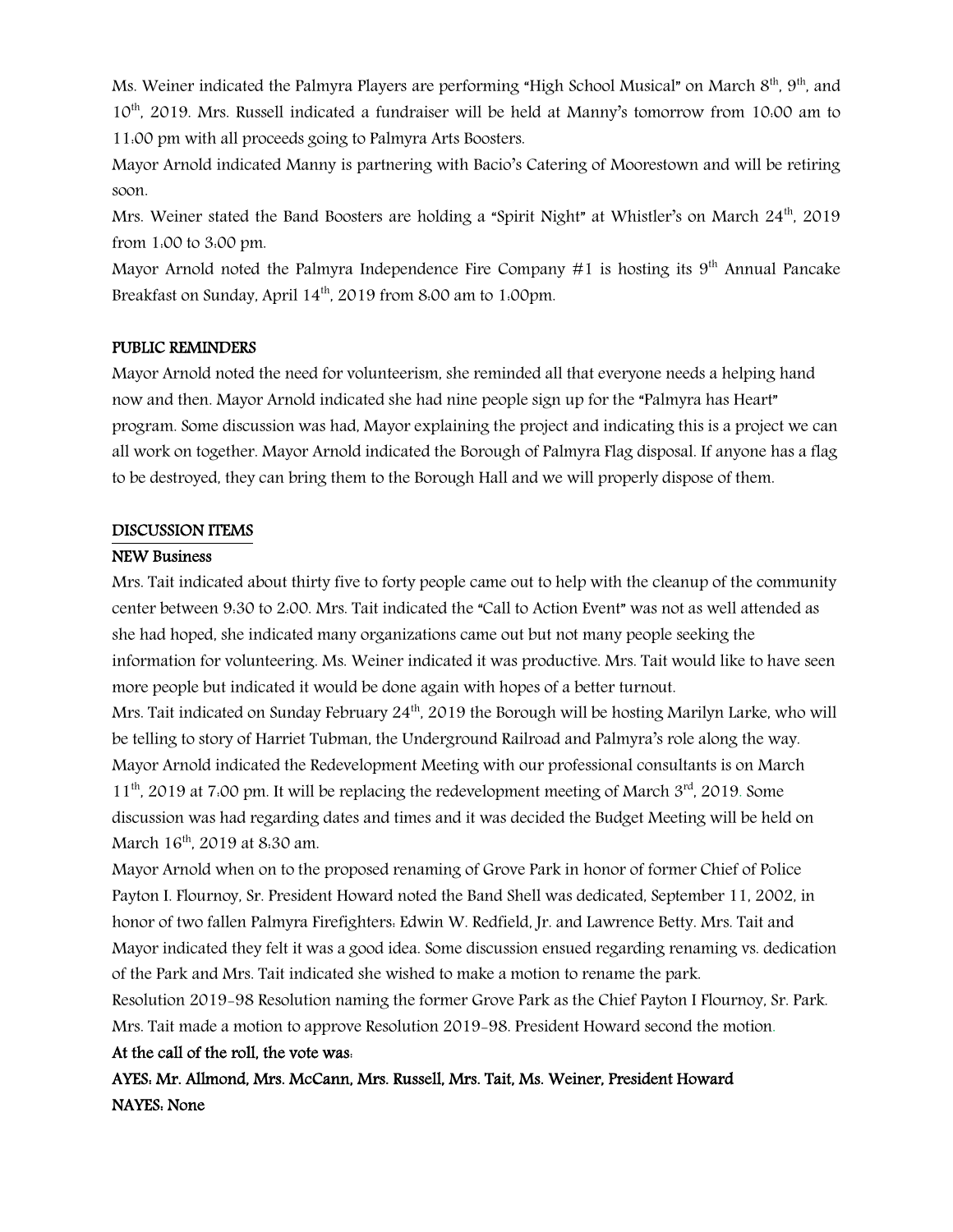Mr. Rosenberg asked if there would be a formal ceremony commemorating the renaming. Mayor Arnold indicated yes when the park is officially opened.

It should be noted Mayor Arnold has stepped down for the dais and is not taking part in the following conversation. President Howard indicated council will be going into executive session to discuss the complaint/matter regarding the investigation of Mayor Arnold. Mrs. Russell indicated she had questions regarding the additional costs with having to have Mr. Ted Rosenberg file in court regarding the actions or inactions of Mayor Arnold. Mrs. Tait indicated she was concerned however the cost for the investigation with Mr. Dan Rosenberg should have no further cost as enough information has been gathered to send and or place where it needs to go. President Howard indicated at first we were concerned about various situations however now enough information has been gathered that we don't need to incur any additional expense in reference to the investigation. Mrs. Russell asked if the information would be sent to Department of Community Affairs. President Howard stated the matter would be discussed and the direction which council wishes to take regarding this matter will be in executive session. Mr. Rosenberg pointed out to Council that there has been no finding that Mayor Michelle Arnold did anything unethical or wrongful. Mr. Rosenberg indicated there have been complaints partially investigated not fully investigated, and there does exist public mechanisms to handle those allegations. Mr. Rosenberg indicated that discussion should be held in executive session. A decision needs to me be made as to how council wants to proceed. Some additional discussion ensued. Mr. Rosenberg indicated council needs to go into executive session to decide what or how to proceed before anything additional is discussed. President Howard indicated we should continue with the meeting and after we have had executive session if additional questions arise we can address them then. Mayor Arnold returned to the dais.

Mr. Gural noted Habitat for Humanity is offering a Neighborhood Revitalization Program where they are willing to help out neighbors who are looking for help with fixing up their homes. Mr. Gural indicated additional information is in your packet. Ms. Weiner added the program has been available since the beginning of January and there are income qualifications, however their main focus is on the outside of the home with special considerations for veterans. Ms. Weiner indicate Habitat for Humanity will also be rolling out another program called "Rock the Block" which she was hoping that Palmyra would be able to participate in, in year 2020 or 2021.

Mr. Gural indicated Capehart Scatchard's office in Trenton is dissolving and the employees are going to Malamut & Associates. Mr. Gural indicated the Mt. Laurel office of Capehart Scatchard is remaining open however William Burns was appointed as William Burns of Capehart and Scatchard and Thomas Hastie was appointed as Thomas Hastie of Capehart and Scatchard, both of which will be going to Malamut & Associates, LLC on February 22, 2019. Ms. Condo and Mr. Rosenberg indicated that both positions should be put out for proposal again.

Mrs. Russell made a motion that Council request new proposals for the positions of Special Council/ Bond Counsel and Special Council/Conflicts Attorney. President Howard second the motion.

#### At the call of the roll, the vote was:

.

AYES: Mr. Allmond, Mrs. McCann, Mrs. Russell, Mrs. Tait, Ms. Weiner, President Howard NAYES: None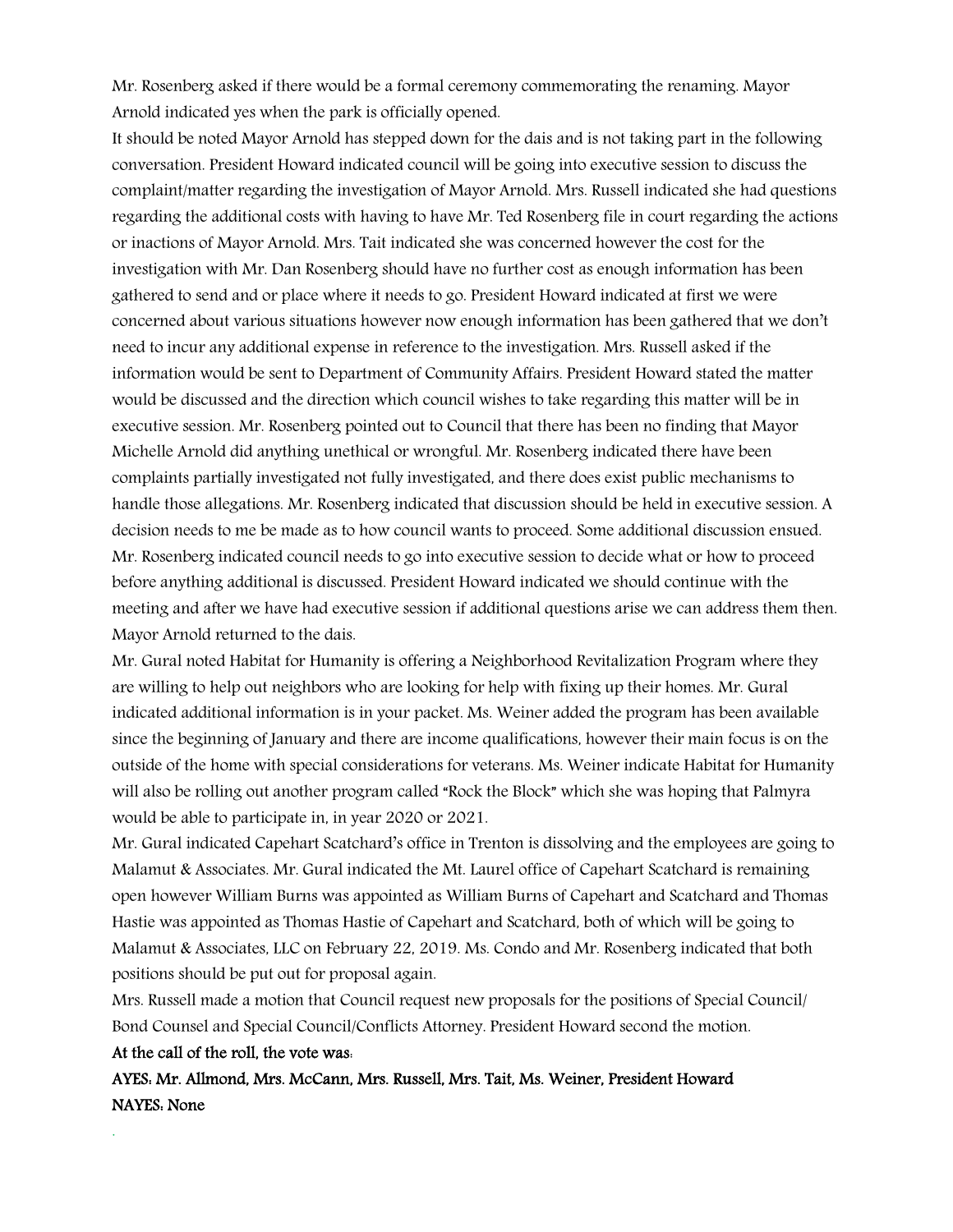Mr. Gural indicated no names can be mentioned regarding the conditional offers of employment as those individuals have not been properly rice noticed. Chief Pearlman indicated there are two openings in the department. Mayor Arnold requested a motion to allow Chief Pearlman to make a conditional offer of employment to the various candidates. Mrs. Russell made that motion and it was seconded by President Howard.

#### At the call of the roll, the vote was:

#### All members voted in favor of the motion.

Mr. Gural indicated a new house being constructed at 609B Broad Street. Mr. Gural noted the sewer connection process requires payment of a fee and a sewer connection inspection by our sewer engineer. Mr. Gural indicated the sewer main was broken during that process and the project turned into four days and nights of trying how to remedy the situation and get all repairs completed correctly. Mr. Gural indicated our engineer incurred which was passed to us, the amount of \$4,287.75 in costs. Mr. Gural indicated with permission from Council would like to ask Mr. Rosenberg, Mr. Kirchner and Ms. Jackson to work together to recover our costs, even if it means litigation. Council agreed.

Mayor Arnold indicated the neighbors of 503 Garfield Avenue appeared at the last council meeting and in your packets tonight are emails and photos relating to the current conditions of the property. Mayor Arnold indicated Mr. Lunemann has been in contact with the current owner and we are anticipating some plans or directions by the end on this week.

Mr. Gural indicated the past public works superintendents did not complete the annual stormwater permits and as a result we have some catch up to do. Mr. Gural noted there are new requirements which had not previously been enacted which we now have to complete. Mr. Gural indicated there is a necessary public outreach which includes a dedicated web page, a letter from the Mayor, and mailing to residents. Mr. Gural indicated he has a meeting later in the week with Mr. Winckowski who is working on this and will have more information at the next meeting.

Mrs. Tait indicated in the last Public Safety meeting Chief Pearlman indicated it would be necessary to hold interviews for the Lieutenants oral exam. Mrs. Tait indicated the public safety committee should have ten questions for the candidates. Chief Pearlman indicated he would forward his list to the committee. Mayor Arnold indicated once we have had the special redevelopment meeting on March  $11<sup>th</sup>$ , 2019 we can decide if we can cancel the redevelopment meeting on April  $1<sup>st</sup>$ , 2019 and hold the special meeting on the  $1<sup>st</sup>$  of April at 6.00 pm instead of 6.30 pm. Council agreed.

#### OLD Business

Mr. Gural indicated our Ordinance regarding snow and ice removal indicates snow and ice must remove within 12 hours of daylight. Mr. Gural explained the time line for snow removal and when violations are issued. Mr. Gural indicated a violation notice indicated they have one day to remove the snow. If the violations have not been abated in the 24 hour period, we can then issue a summons which would require them to appear in court in two weeks. Mr. Gural indicated he understands the concern of the residents regarding snow removal, however we are bound by the current ordinance. Mr. Gural stated the Code enforcement officer does the best he can do, perhaps the language needs to be clearer in the ordinance but everyone is entitled to due process and this is ours currently. Mrs. Russell stated perhaps educating the residents is needed, perhaps an email blast reminding them that the sidewalks need to be cleared. Mr. Gural indicated about 400 or 500 hundred people get those email blasts in their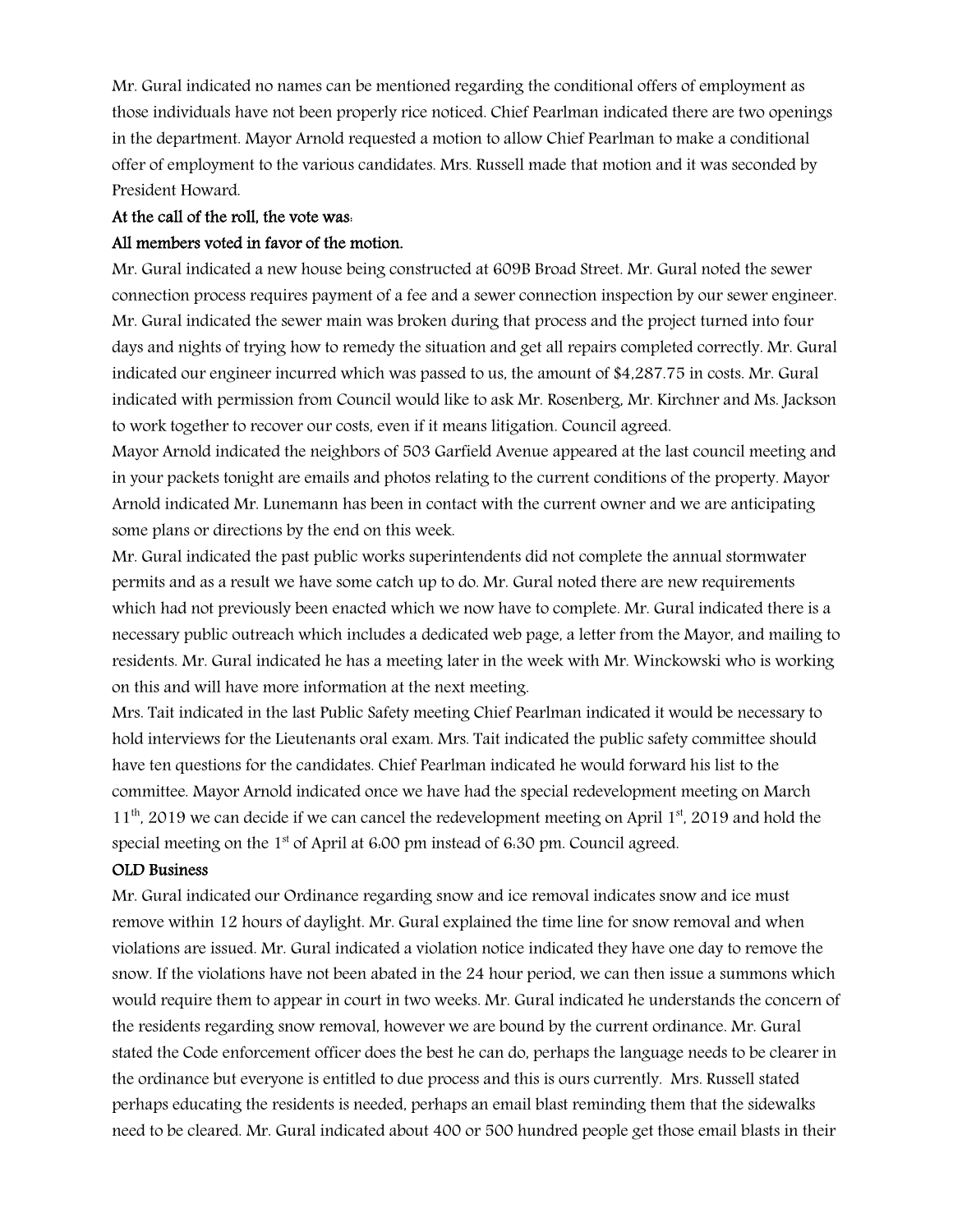inbox how many of them get read of those. What about the remainder of the town. Some discussion was had regarding neighborhood participation and neighbors helping but there is no guarantee that that will happen. Mrs. McCann stated not everyone is on social media. Mayor Arnold told the Clarks that Council wants to help and are looking at all angles to determine how we can. Mr. Clark indicated the corners are not addressed in the ordinance, who is responsible for clearing them once the snow is piled up sometimes three feet on them. Some discussion ensued and Mrs. Russell indicated her committee would look at the ordinance and clarifying it. Mr. Howard indicated the public works employees were sent to training for snow plowing and that should help also. Mr. Gural stated the public works employees do not get out of the trucks when plowing and they have no means for clearing every corner which has been plowed in and if cars are parked up on the corners they may not be able to even get to the corner. Mr. Gural indicated it's a problem every community has to deal with and is something we will continue to look at.

Mr. Gural indicated, we are currently working on an Electronic displays usage policy and will have something for council to consider soon.

Mayor Arnold indicated the Path to Progress Town Hall meeting scheduled for February 20<sup>th</sup> at Rowan College will be rescheduled due to weather.

Mr. Gural indicated the former PNC Bank Redevelopment/appraisal discussion should be held in executive session.

Mayor Arnold indicated the budget workshop meeting would be held on Saturday, March 16<sup>th</sup>, 2019 at 8:30 am.

Mayor Arnold stated she was working on the Cannabis Medical and Adult use public forum and was looking to possibly hold it on April 10<sup>th</sup>, 2019 between 6:30 and 8:30 location to be determined. Mayor Arnold gave council information about the veteran's banners to council. Ms. Weiner noted the committee was going to go with a three foot banner the same size as the snowflakes however felt it was too small like the snowflake lights. Ms. Weiner indicated the committee wanted to stay with the four foot banners similar to what we already have. Ms. Weiner indicated the brackets holding the snowflakes are different than what is needed for the banners. Ms. Weiner indicated the new banners could cost about \$12,000.00 which included the brackets. Mr. Gural stated they were hoping to have the new banners go up when the snowflake lights came down. There was additional discussion regarding the banners, costs, installation and removal of the snowflakes. Mr. Gural noted he would have everything removed from the poles and council can decide later how they wish to move forward.

Mr. Gural indicated he was waiting for information from Mr. Joe Enright regarding the qualifications for a gardener. Mr. Gural stated he spoke with the personnel in the public works department and some indicated they have green thumbs and would like the opportunity to work on those flower beds before we hire a gardener. Mr. Gural indicated he told them to focus on this intersection and to weed it, clean it and mulch and have it ready for this meeting. Mr. Gural stated they did it. Mr. Gural stated, they are asking for permission to do the beds and not hire a professional gardener. There was some discussion and council agreed to not hire a gardener and allow public works a chance to handle the beds and the public works committee will offer guidance and ideas as to what Borough Council would like to see done. Mayor Arnold indicated all of the public works employees are certified to work along the railroad, another plus.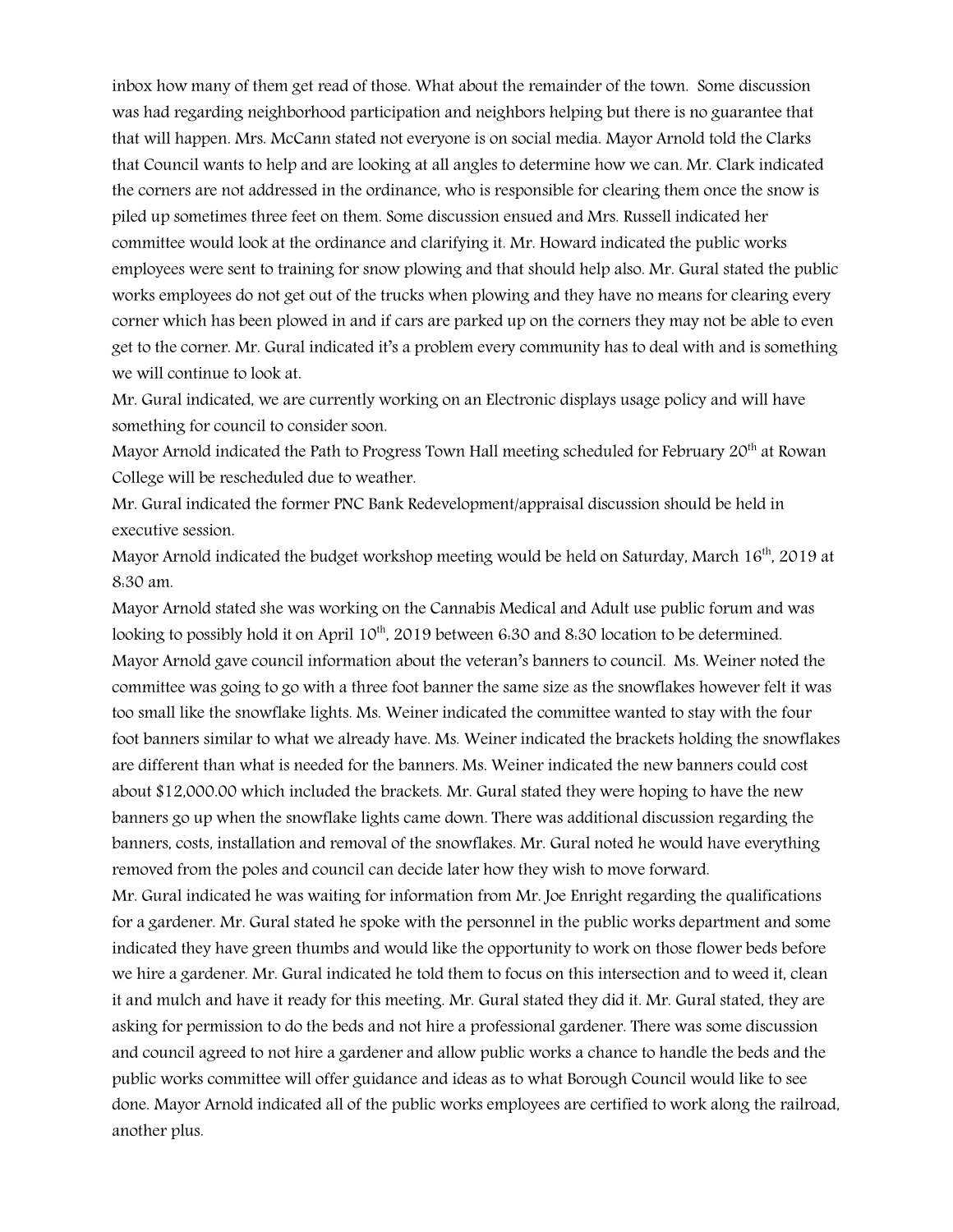Mr. Gural indicated everyone received an email from JIF regarding the online Cyber Security Course. It is imperative everyone complete the security course and print the certificate and turn it into Rita. Mr. Gural indicated the bid opening was held last week regarding the tree service contract. Mr. Rosenberg is going over the bid packets for completeness and if all compliant a resolution to award the contract will be on the next agenda.

#### ADMINISTRATOR REPORT

Mr. Gural indicated Chief Pearlman has submitted to the School District to updated cost for the School Resource Officer shared services agreement and we are currently awaiting a response from the school district. Mr. Gural noted the current agreement expires the end of June 2019. Mr. Gural stated the old ladder fire truck will be sold on Saturday for \$10,000.00. Mr. Gural reminded the governing body that the JIF Elected Officials Liability Seminar will be held on March 21<sup>st</sup> at O'Connor's, Eastampton at 5.30 pm.

Mr. Gural noted the JIF quarterly reports are in your packets.

#### COMMITTEE REPORTS

Mayor Arnold stated moving forward, committee reports will be done only at the regular council meeting, the second meeting of the month.

Mr. Allmond –Communications and Public Relations Committee- Mr. Allmond indicated he had nothing new for redevelopment or communication currently. Mr. Allmond indicated the Red Cross will be hold a blood drive at Palmyra High School for the students on February 22, 2019.

Mrs. Tait – Public Safety Committee, Board of Education, Public Events- Mrs. Tait stated she attended the Board of Education meeting and noted the college fair was held at Palmyra High School and was very well attended. Mrs. Tait also indicated the Student Reps were not in attendance tonight as Patrick was sick and Kaya was in New York with the Track Team. Mrs. Tait again indicated the children were a great help with the cleanup of the Community Center. Mrs. Tait also noted that the governing body will be holding the lieutenants oral exam in April.

#### President Howard – Youth and Recreation, Public Building, Grounds and Parks, Public Works & Sewer–

President Howard indicated Public Works had a meeting scheduled for next week. President Howard indicated he sent an email to Mr. Gural regarding opening the bath rooms at Legion Field. Mr. Gural indicated beginning March 15<sup>th</sup>, 2019 the bathrooms will be open only on the weekends. Mr. Gural noted depending upon the weather the bathroom will be opening during the week shortly. Mr. Gural indicated the public safety meeting next week should include Mayor Arnold instead of Mrs. McCann, that meeting is scheduled for March  $26<sup>th</sup>$ , 2019 at 6:00 pm. President Howard inquired if the freight trains were required to blow at every intersection like the light rail. Mr. Gural indicated yes.

Mrs. McCann - Administration and Finance- Ms. McCann stated the committee met two weeks ago and hashed out some things with the personnel policies manual.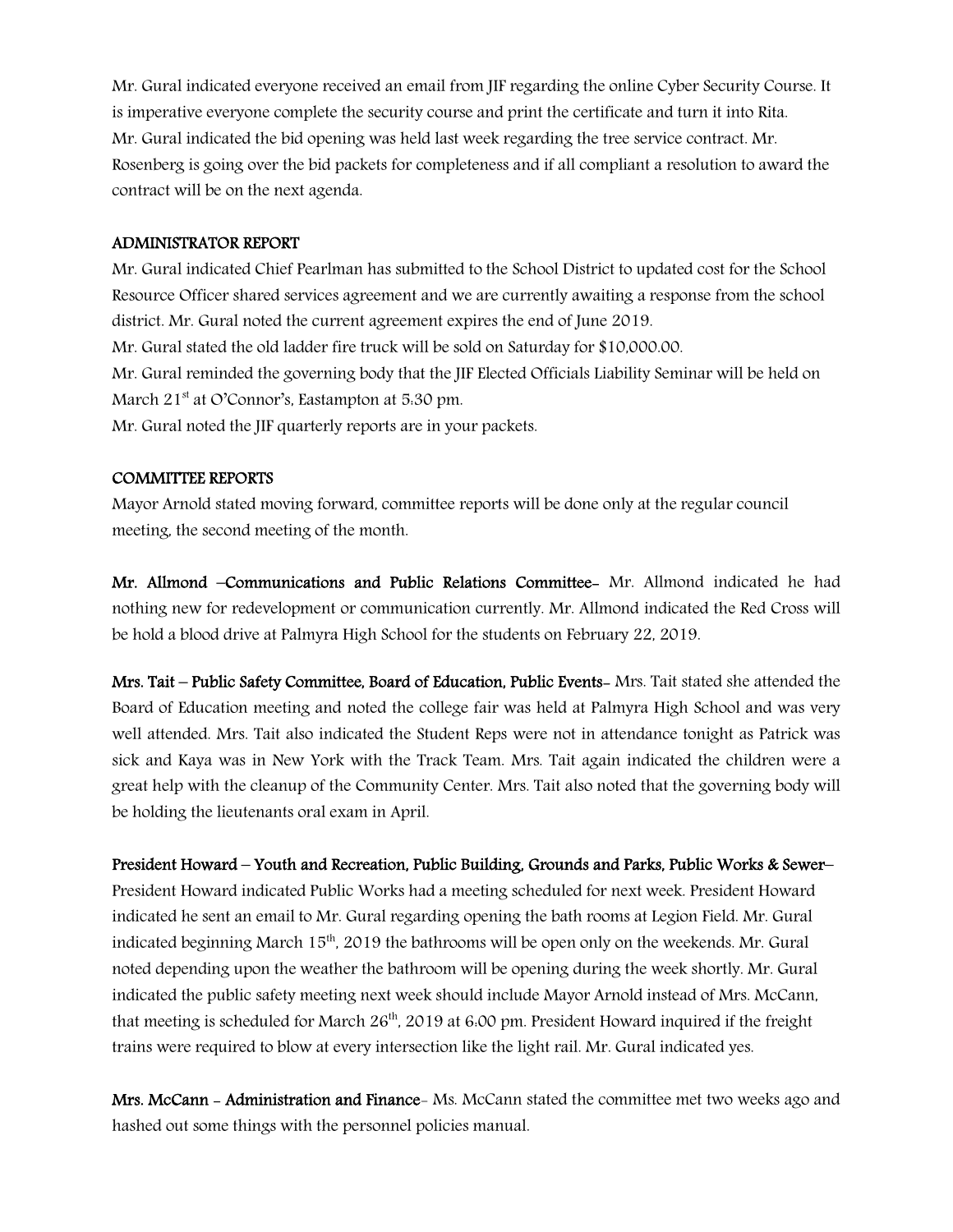Ms. Weiner – Business and Community Development, Homeowner Association – Ms. Weiner indicated they met on February 7th, 2019 and are discussing the zoning issues in the downtown area. Ms. Weiner indicated discussion was also had regarding there market page and updating it. Ms. Weiner indicated the Riverfront Homeowners association is meeting tonight so she could not attend. Mr. Weiner stated she attended a meeting with an organization called "Classic Downtowns", which is a division of the DVRPC. Ms. Weiner indicated the information was interesting and she would be sharing it with the committee before presenting it to council. Ms. Weiner indicated the Green Team was working on Sustainable New Jersey website content.

Mrs. Russell – Construction- Shade Tree Liaison – Mrs. Russell indicated the shade tree met and discussed the tree canopy, plantings and the budget. Mrs. Russell stated the construction committee has not yet met. Mrs. Russell asked why purchase orders for the Land Use Board were included for her signature. Mrs. Russell indicated a liaison needed to be named for the LU Board. Some discussion ensued. Ms. Weiner volunteered to be the liaison for the Land Use Board from Council and asked if there was a time line associated with the naming of that person to the Land Use Board. Mayor Arnold indicated she would consider it. Ms. Weiner asked Mr. Rosenberg to look into the time requirement and appointment of the Class III Land Use Board member from the governing body. Mr. Gural indicated Mrs. Russell should not sign the vouchers, they should be returned to finance, as no one unaffiliated with the Land Use Board should be signing off on the vouchers. Mr. Rosenberg indicated it is the Land Use Board's decision to hire their professionals, approve vouchers for payment and it is the governing body's obligation to fund those payments only. Mrs. Russell also note the minutes of the Land Use Board are not on the website and have not been updated since 2017. Mr. Gural indicated he would talk with Mrs. Nagle regarding them.

Mrs. Weiner indicated she had made a flyer for the textile recycling and showed a copy of it to council members. Mayor Arnold indicated they would speak about it as she had some ideas to incorporate into the flyer.

Mayor Arnold asked for a motion to open the Public Portion. Mrs. Russell made a motion to open the public portion for comments. Mrs. Tait second the motion

#### All members present voted in favor of the motion

Chief Pearlman – Chief Pearlman indicated he did not have the opportunity to serve with Chief Payton Flournoy, Sr. however Chief Flournoy is a legend in the department. Chief Pearlman indicated it was going to be an honor to notify the retirees of the Park Renaming in Chief Flournoy's honor.

Mr. Rader- Harbour Drive – Mr. Rader asked is there an agenda for the meeting after closed session this evening. Mr. Rader asked isn't there an agenda required for every meeting. Mr. Rosenberg asked if the governing body is required to announce that they will be going into executive session and what the subject matter is that is to be discussed in that session. Mr. Rader asked when will, if known, the information be available to the public. Mr. Rader indicated this is the second late night executive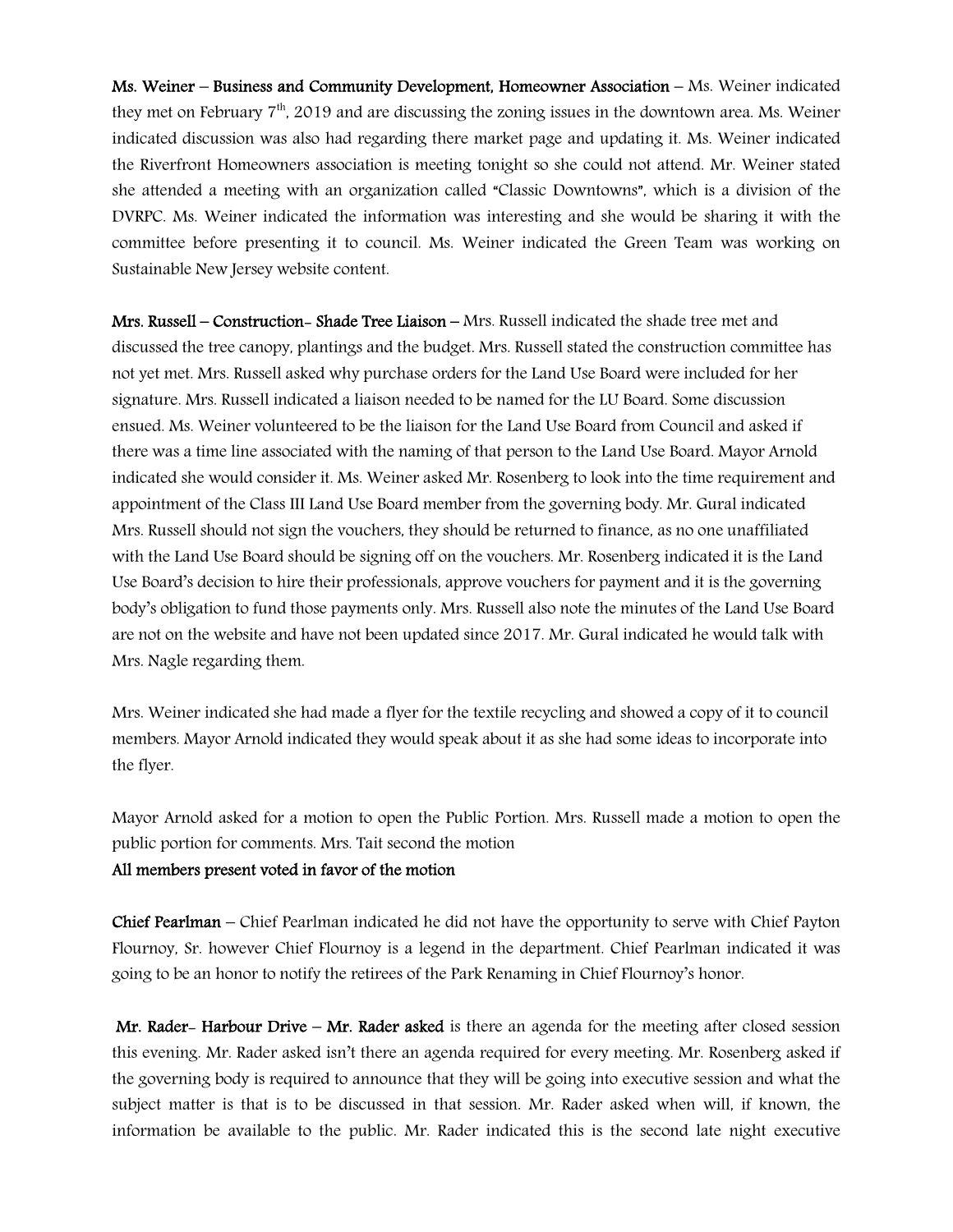session, and he hopes were not setting some sort of precedence where we are having a lot of late night meetings after the public leaves. Mayor Arnold noted that after closed session the meeting is always reopened to the public. Mr. Rader stated he hoped there would be a line item accounting of public funds expended for the Council/Mayor litigation for public review. Mr. Rosenberg explained you can always OPRA request the attorneys' billings, somethings may be redacted if it deals with something of a confidential nature, but things are not just all lumped together.

Mrs. Holloway – Broad Street – Mrs. Holloway indicated it is difficult to have people come out and support various events and things that are going on, because they don't always get the information regarding various events. A lot of people do not go on the website and don't have any idea of what is going on. Mrs. Tait indicated council has been working on how to disseminate the information out to the public better. Mrs. Tait indicated the information is sent home with the children in their Wednesday packets, we place information in the stores along Broad Street, and we post it on the website. Mrs. Tait indicated any help we can get to help get the information out to the public that is not so costly would be appreciated. Ms. Weiner indicated we should have contacts for all the churches to be able to send them flyers regarding various events. Mrs. Tait indicated she would work on getting them. Mrs. Holloway asked if the complaint referred to was the same complaint which was talked about five or six months before. Mr. Gural indicated it is some part of the old one. Mrs. Holloway asked if it would be necessary to get another lawyer as he has found nothing. Mr. Ted Rosenberg stated there has been no finding one way or another that the Mayor has done anything unethical. Mr. Rosenberg stated we have only received a preliminary report which does not make any findings of wrong doings or the lack of wrong doings. Mrs. Holloway stated, why would you move forward if there is nothing found? Mrs. Holloway asked if there was an estimate of how much money has been spent on this so far. Ms. Weiner indicated only \$3,000.00 has been approved for this. And that is all that is authorized to be spent. Mrs. Holloway asked, when council goes into closed session will they be making a decision regarding this issue. Mr. Allmond indicated they did not know as that is what will be discussed in closed session. Mrs. Holloway asked when will the public know what was decided. Mrs. Tait indicated as soon as we come out of closed session. Mr. Rosenberg indicated only if action is taken, if council decides to take no action then there would be nothing to report.

No one else from the public wishing to be heard, Mrs. Russell made a motion to close the public portion, Mrs. Tait second the motion.

All members present voted in favor of the motion.

#### MAYOR AND COUNCIL COMMENTS

Mr. Allmond – no comment Mrs. Russell – Mrs. Russell stated she hopes to see everyone out on Sunday at the Community Center. Ms. Weiner – no comment Mrs. McCann – Mrs. McCann stated we should continue to support our local businesses. Mrs. Tait – Mrs. Tait stated "stay safe tomorrow".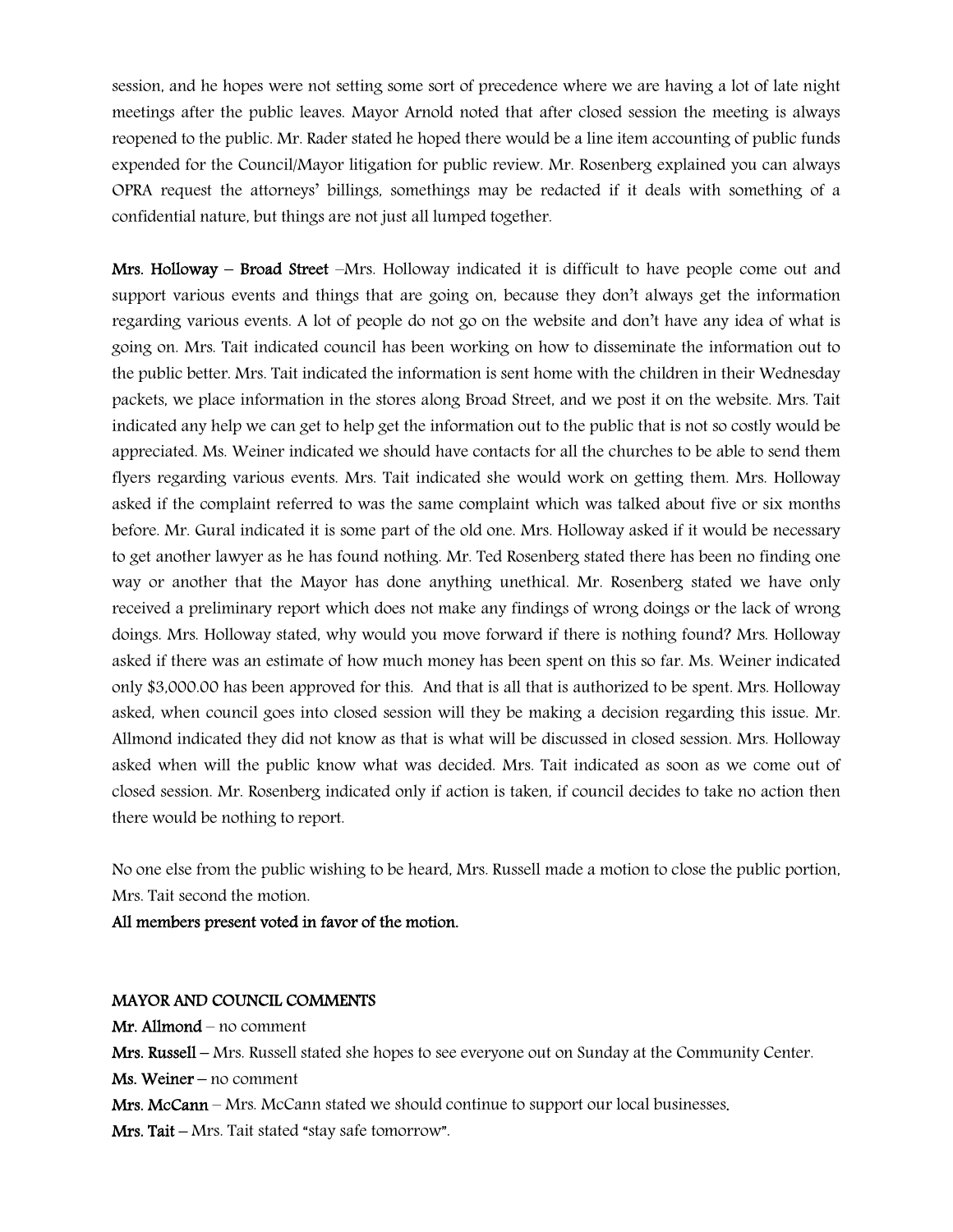#### President Howard – no comment.

Mayor Arnold - Mayor Arnold stated "Be kind to one another and be good neighbors"

Mayor Arnold indicated there was business for executive session. Mr. Gural and Mr. Rosenberg indicated discussions regarding contracts, potential litigation, personnel, and the preliminary investigative report of Daniel Rosenberg, a letter Mr. Ted Rosenberg wrote to Mayor Arnold regarding that investigation, some information relating to the investigation, and contract negotiations between Borough Council and Daniel Rosenberg. Mr. Rosenberg indicated it is not known when this information can be made public. Mr. Gural indicated there is also a redevelopment issue to be discussed. Mr. Rosenberg added it is not now know when that information can be released.

Mayor Arnold asked for a motion to approve Resolution 2019–99. President Russell made a motion to approve Resolution 2019-99, Resolution Excluding the Public from Certain Meetings pursuant to section 89 of the Open Public Meeting Act C. 231 P.L. 1975 regarding Personnel, and Potential Litigation, and will discuss his letter to mayor and information related to the ethics investigation. It is not known when the information can be made public. Mrs. Tait second the motion.

## At the call of the roll, the vote was: AYES: Mr. Allmond, Mrs. McCann, Mrs. Russell, Mrs. Tait, Ms. Weiner, President Howard NAYES: None Resolution 2019-99 is approved

Borough Council went into closed session at 9:49 PM

#### Closed Session

Borough Council returned from closed session at 10:51 PM Mrs. Russell made a motion to open to the public. President Howard second the motion.

#### All voted in favor of the motion.

President Howard asked for a motion to approve Resolution 2019-100 Resolution directing the Borough Solicitor and Administrator to assemble and present the allegations of potential conflicts Regarding the Mayor to the Department of Community Affairs, Local Government Services the Local Finance Board and to any other appropriate authorities. Mrs. Russell made that motion, Mrs. Tait second the motion.

At the call of the roll, the vote was: AYES: Mr. Allmond, Mrs. McCann, Mrs. Russell, Mrs. Tait, Ms. Weiner, President Howard NAYES: None Resolution 2019-100 is approved